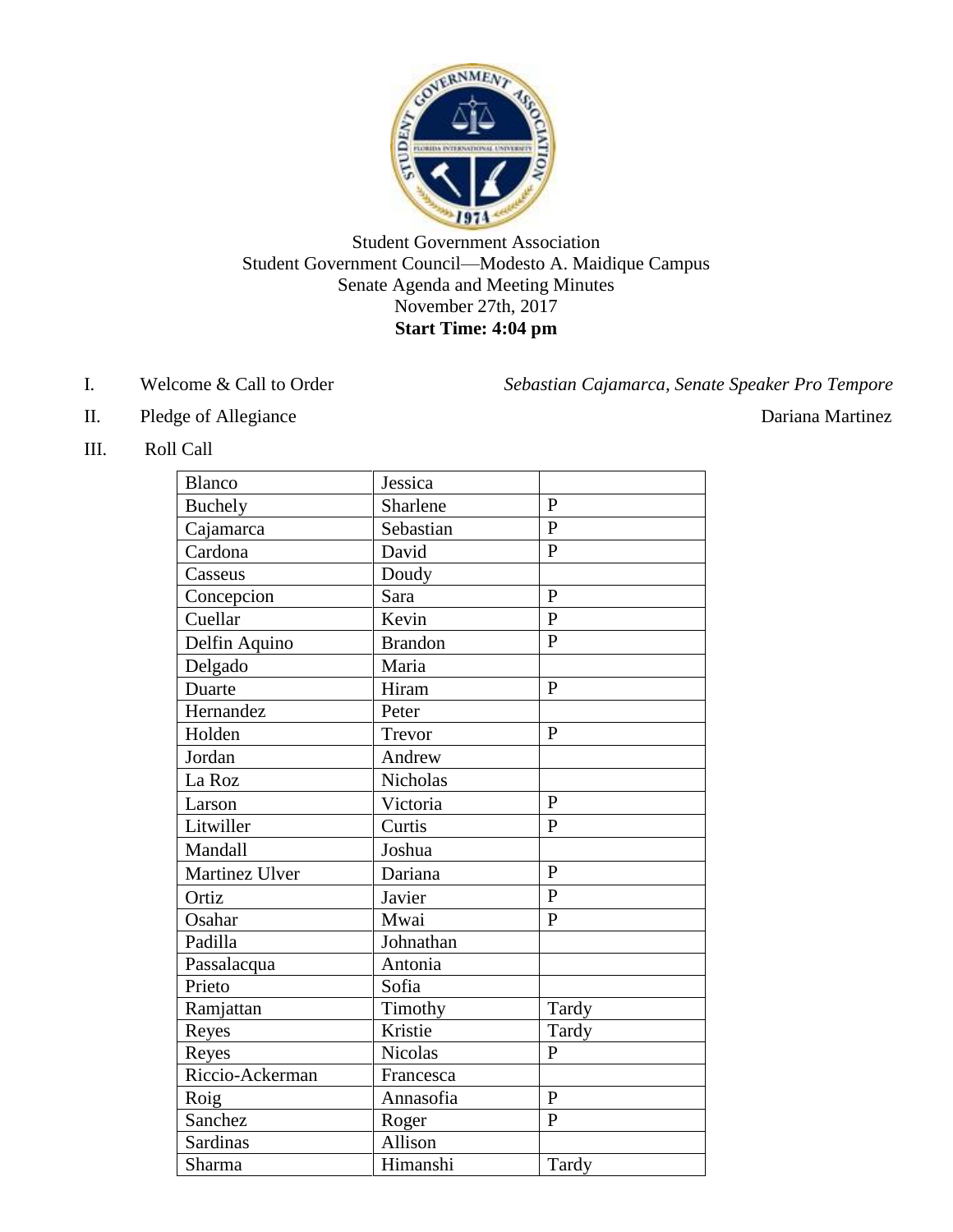| Toussaint  | Cassidie-Anne |  |
|------------|---------------|--|
| Vargas     | Paulo         |  |
| Watson     | Aujanae       |  |
| Williamson | Cristina      |  |
| 22/35      |               |  |

## IV. Approval of the minutes

A. Senator Vargas moves to approve last week's minutes. Senator Martinez seconds. Motion passes.

### V. Old Business

- A. The Attendance Reform Act- SB 1702
	- 1. Martinez moves to table. Senator Litwiller seconds. Motion passes.

### VI. New Business

- A. Senator Vargas moves to go into new business. Senator Toussaint seconds. Motion passes
- B. Bill Amendment
	- 1. Senator Toussaint moves to table amendment until we have two thirds. Senator Cuellar seconds. Motion passes.
- C. Senator Litwiller moves to go into new business. Senator Toussaint seconds. Motion passes.
- D. Senator Osahar moves to go into general discussion for 7 minutes. Senator Litwiller seconds. Motion passes.
- E. Senator Osahar moves to extend general discussion an extra 5 minutes. Senator Toussaint seconds. Motion passes.
- F. Senator Ramjattan moves to extend general discussion an extra 5 minutes. Senator Toussaint seconds. Motion passes.
	- 1. Gym One Card Initiative: Cristina, Nicholas, Kevin, Brandon
- G. Senator Vargas moves to close general discussion. Senator Cuellar seconds. Motion passes.

### VII. Reports

- A. Vice President
	- i. Constitutional Review Committee Updates at 4:30 in the SGA office at BBC
- B. Speaker Pro Tempore
	- i. Food Pantry Drive Flyers
	- ii. Email [SGAprotemp@fiu.edu](mailto:SGAprotemp@fiu.edu) if you have any questions
- C. Chief Justice
	- i. Court Cases this Thursday in GC 23. First at 3pm and the other at 4:30pm
	- ii. Open Justice positions
- D. Internal Affairs Report